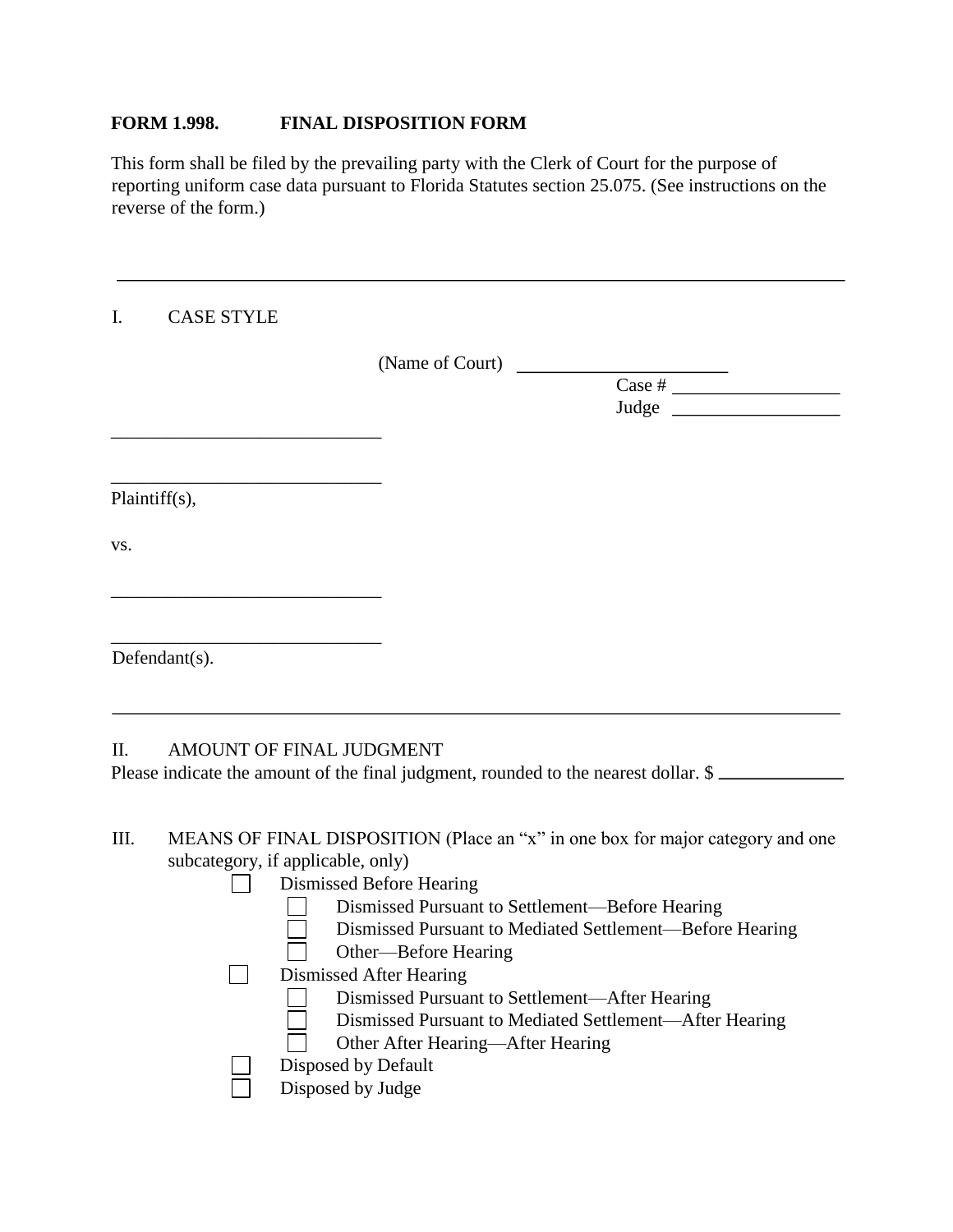Disposed by Non-jury Trial Disposed by Jury Trial **Other** 

 $\begin{tabular}{|c|c|c|} \hline \multicolumn{3}{|c|}{\textbf{DATE}} & \multicolumn{3}{|c|}{\textbf{DATE}} \\ \hline \multicolumn{3}{|c|}{\textbf{DATE}} & \multicolumn{3}{|c|}{\textbf{DATE}} \\ \hline \multicolumn{3}{|c|}{\textbf{DATE}} & \multicolumn{3}{|c|}{\textbf{DATE}} \\ \hline \multicolumn{3}{|c|}{\textbf{DATE}} & \multicolumn{3}{|c|}{\textbf{DATE}} \\ \hline \multicolumn{3}{|c|}{\textbf{DATE}} & \multicolumn{3}{|c|}{\textbf{DATE}} \\ \$ 

SIGNATURE OF ATTORNEY FOR PREVAILING PARTY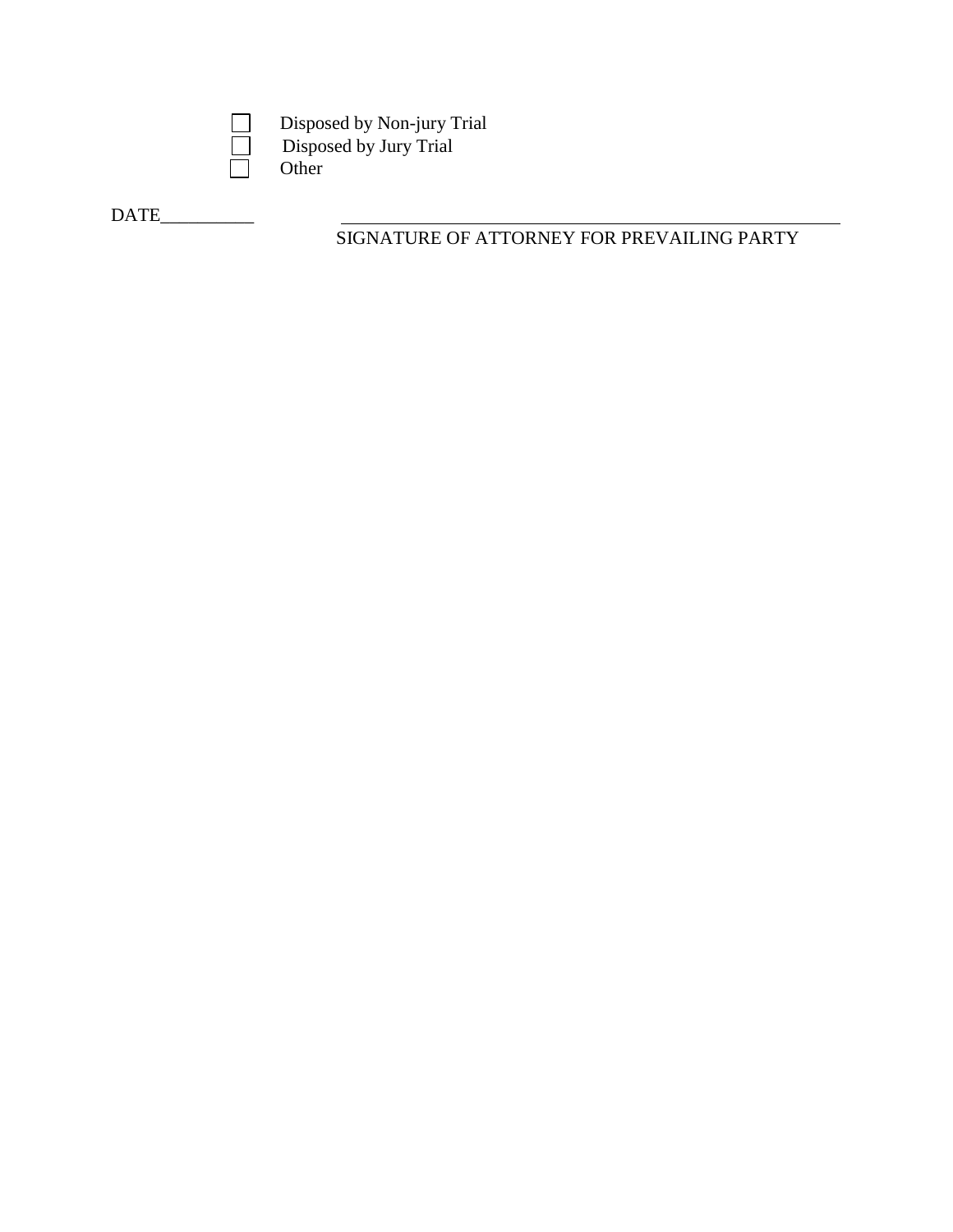## **INSTRUCTIONS FOR ATTORNEYS COMPLETING FINAL DISPOSITION FORM**

- **I. Case Style.** Enter the name of the court, the appropriate case number assigned at the time of filing of the original complaint or petition, the name of the judge assigned to the case and the names (last, first, middle initial) of plaintiff(s) and defendant(s).
- **II. Amount of Final Judgment.** Enter the amount as recorded in the final judgment.
- **III.** Means of Final Disposition. Place an "x" in the appropriate major category box and in the appropriate subcategory box, if applicable. The following are the definitions of the disposition categories.
	- (A) Dismissed Before Hearing—the case is settled, voluntarily dismissed, or otherwise disposed of before a hearing is held; (B) Dismissed Pursuant to Settlement — Before Hearing—the case is voluntarily dismissed by the plaintiff after a settlement is reached without mediation before a hearing is held; (C) Dismissal Pursuant to Mediated Settlement — Before Hearing—the case is voluntarily dismissed by the plaintiff after a settlement is reached with mediation before a hearing is held; (D) Other - Before Hearing—the case is dismissed before hearing in an action that does not fall into one of the other disposition categories listed on this form; (E) Dismissed After Hearing—the case is dismissed by a judge, voluntarily dismissed, or settled after a hearing is held; (F) Dismissal Pursuant to Settlement — After Hearing—the case is voluntarily dismissed by the plaintiff after a settlement is reach without mediation after a hearing is held; (G) Dismissal Pursuant to Mediated Settlement — After Hearing—the case is voluntarily dismissed by the plaintiff after a settlement is reach with mediation after a hearing is held; (H) Other - After Hearing—the case is dismissed after hearing in an action that does not fall into one of the other disposition categories listed on this form;
	- (I) Disposed by Default—a defendant chooses not to or fails to contest the